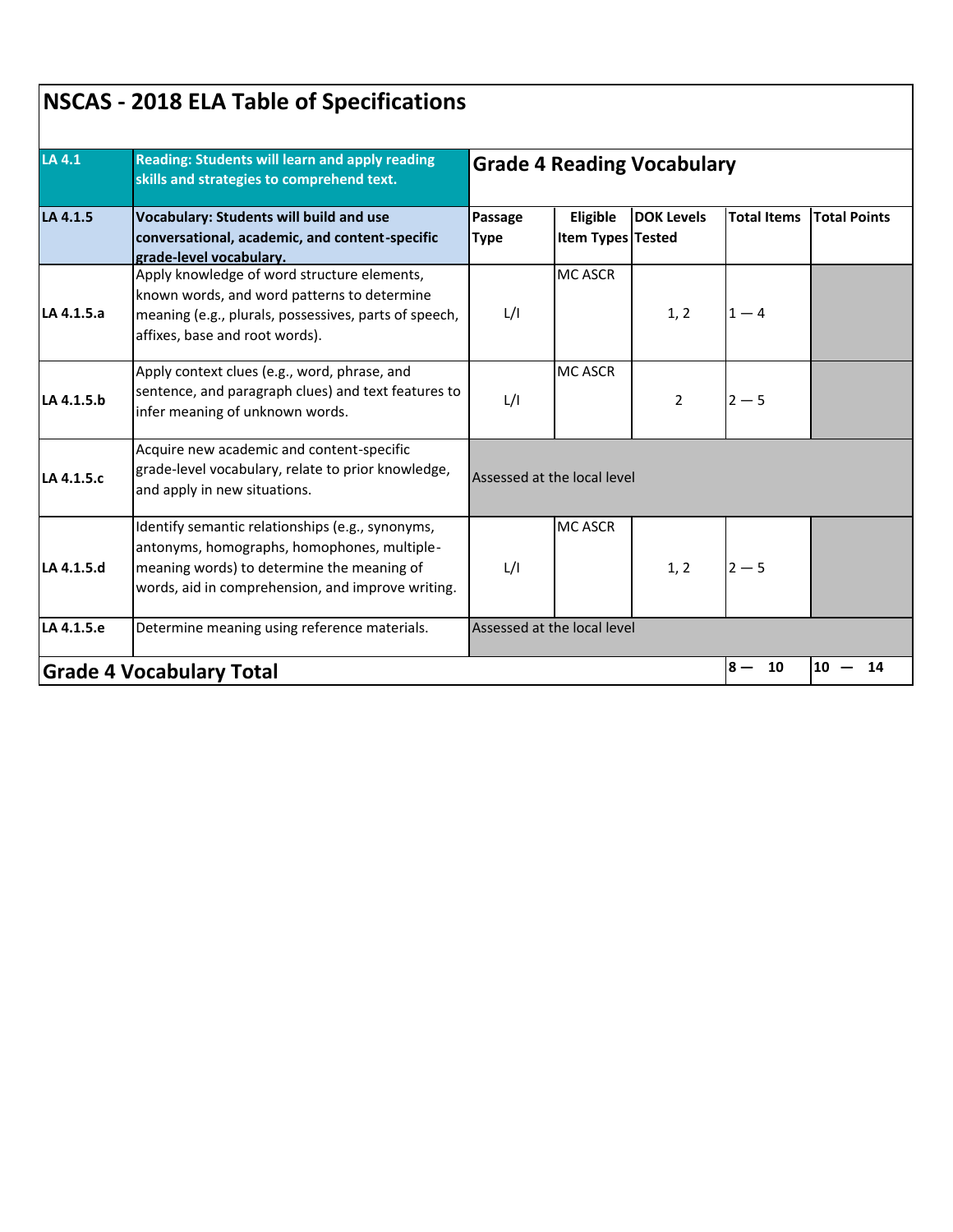| LA 4.1     | Reading: Students will learn and apply reading<br>skills and strategies to comprehend text.                                                                                                                                         | <b>Grade 4 Reading Comprehension</b> |                               |                   |                    |                     |
|------------|-------------------------------------------------------------------------------------------------------------------------------------------------------------------------------------------------------------------------------------|--------------------------------------|-------------------------------|-------------------|--------------------|---------------------|
| LA 4.1.6   | <b>Comprehension: Students will construct meaning</b><br>by applying prior knowledge, using text<br>information, and monitoring comprehension while<br>reading increasingly complex grade-level literary<br>and informational text. | Passage<br><b>Type</b>               | Eligible<br>Item Types Tested | <b>DOK Levels</b> | <b>Total Items</b> | <b>Total Points</b> |
| LA 4.1.6.a | Examine text to determine author's purpose(s) and<br>describe how author's perspective (e.g., beliefs,<br>assumptions, biases) influences text.                                                                                     | L/I                                  | <b>MC ASCR</b><br><b>EBSR</b> | 2, 3              | $1 - 4$            |                     |
| LA 4.1.6.b | Identify and describe elements of literary text (e.g.,<br>characters, setting, plot, point of view, theme).                                                                                                                         | L                                    | <b>MC ASCR</b><br><b>EBSR</b> | 1, 2, 3           | $2 - 5$            |                     |
| LA 4.1.6.c | Identify and explain why authors use literary<br>devices (e.g., simile, metaphor, alliteration,<br>onomatopoeia, imagery, rhythm, personification,<br>hyperbole, idioms).                                                           | L/I                                  | <b>MC ASCR</b><br><b>EBSR</b> | 1, 2, 3           | $2 - 4$            |                     |
| LA 4.1.6.d | Summarize a literary text and/or media, using key<br>details to identify the theme.                                                                                                                                                 | L                                    | <b>MC ASCR</b><br><b>EBSR</b> | 2, 3              | $1 - 4$            |                     |
| LA 4.1.6.e | Determine main ideas and supporting details from<br>informational text and/or media.                                                                                                                                                |                                      | <b>MC ASCR</b><br><b>EBSR</b> | 2, 3              | $1 - 3$            |                     |
| LA 4.1.6.f | Use text features to locate information and explain<br>how the information contributes to an<br>understanding of print and digital text.                                                                                            | L/I                                  | <b>MC ASCR</b><br><b>EBSR</b> | 2, 3              | $1 - 2$            |                     |
| LA 4.1.6.g | Compare and contrast the characteristics that<br>distinguish a variety of literary and informational<br>texts.                                                                                                                      | L/I                                  | <b>MC ASCR</b><br><b>EBSR</b> | 2, 3              | $1 - 4$            |                     |
| LA 4.1.6.h | Compare and contrast similar themes, topics,<br>and/or patterns of events in literary and<br>informational texts to develop a multicultural<br>perspective.                                                                         | L/I                                  | <b>MC ASCR</b><br><b>EBSR</b> | 2, 3              | $0 - 3$            |                     |
| LA 4.1.6.i | Construct and/or answer literal, inferential, and<br>critical questions and support answers with explicit<br>evidence from the text or additional sources.                                                                          | L/I                                  | <b>MC ASCR</b><br><b>EBSR</b> | 1, 2, 3           | $1-5$              |                     |
| LA 4.1.6.j | Identify and apply knowledge of organizational<br>patterns to comprehend informational text (e.g.,<br>sequence, description, cause and effect,<br>compare/contrast, fact/opinion).                                                  |                                      | <b>MC ASCR</b><br><b>EBSR</b> | 2, 3              | $1 - 4$            |                     |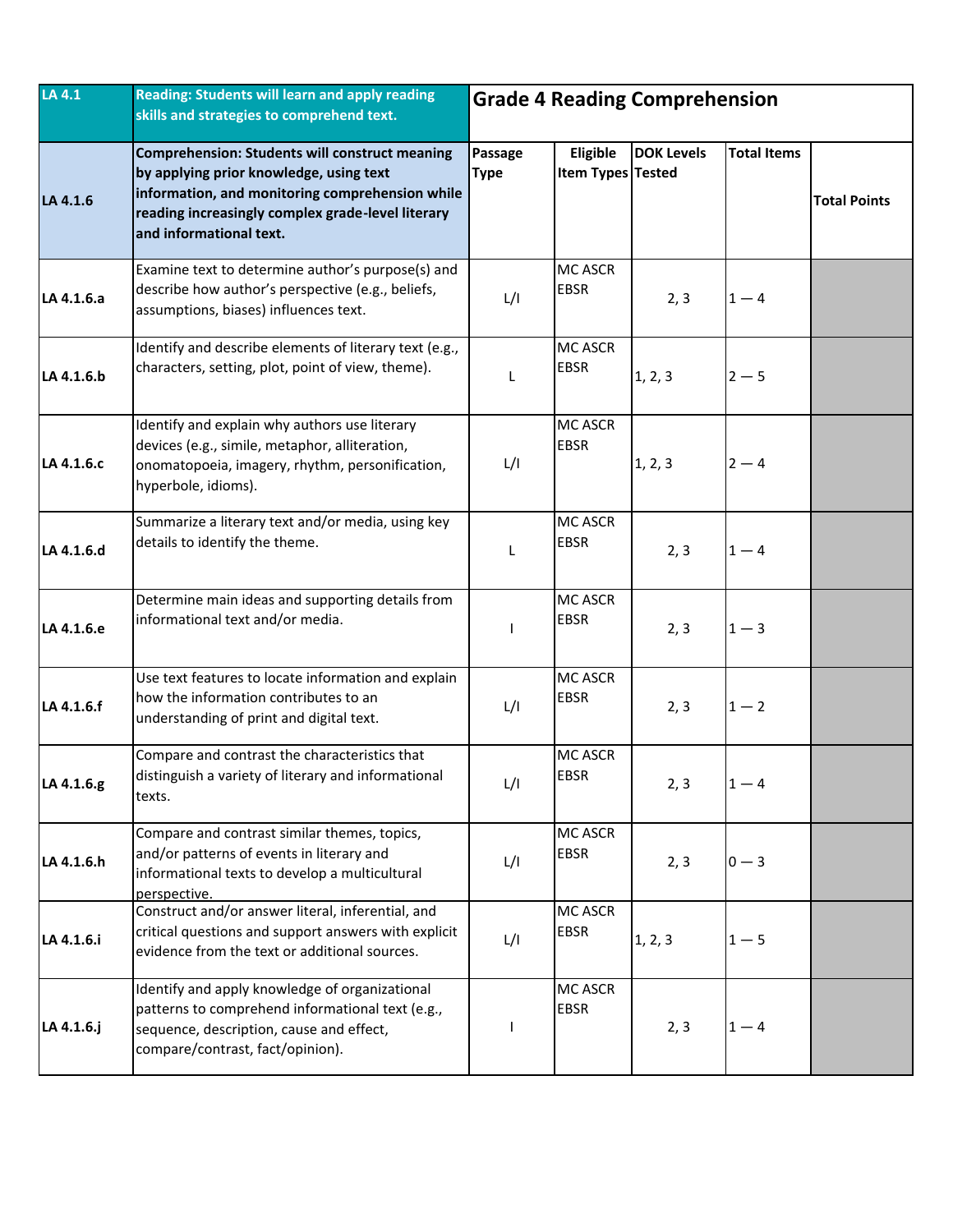|            | <b>Grade 4 Comprehension Total</b>                                                                                                                                                                                     |                             | $22 - 24$ | 26 | 30 |
|------------|------------------------------------------------------------------------------------------------------------------------------------------------------------------------------------------------------------------------|-----------------------------|-----------|----|----|
| LA 4.1.6.p | Compare and contrast the text of a story, drama, or<br>poem and a visual or oral presentation of the text.                                                                                                             | Assessed at the local level |           |    |    |
| LA 4.1.6.0 | Demonstrate an understanding of text via multiple<br>mediums (e.g., writing, artistic representation,<br>video, other media).                                                                                          | Assessed at the local level |           |    |    |
| LA 4.1.6.n | Make and confirm/modify predictions and<br>$\vert$ inferences before, during, and after reading literary, $\vert$ Assessed at the local level<br>informational, digital text, and/or media.                            |                             |           |    |    |
| LA 4.1.6.m | Self-monitor comprehension by recognizing when<br>meaning is disrupted and apply strategies to clarify,<br>confirm, or correct.                                                                                        | Assessed at the local level |           |    |    |
| LA 4.1.6.1 | Build background knowledge and activate prior<br>knowledge to identify text-to-self, text-to-text, and<br>text-to-world connections before, during, and after<br>reading.                                              | Assessed at the local level |           |    |    |
| LA 4.1.6.k | Select text and explain the purpose (e.g., answer a<br>question, solve problems, enjoy, form an opinion,<br>understand a specific viewpoint, predict outcomes,<br>discover models for own writing, accomplish a task). | Assessed at the local level |           |    |    |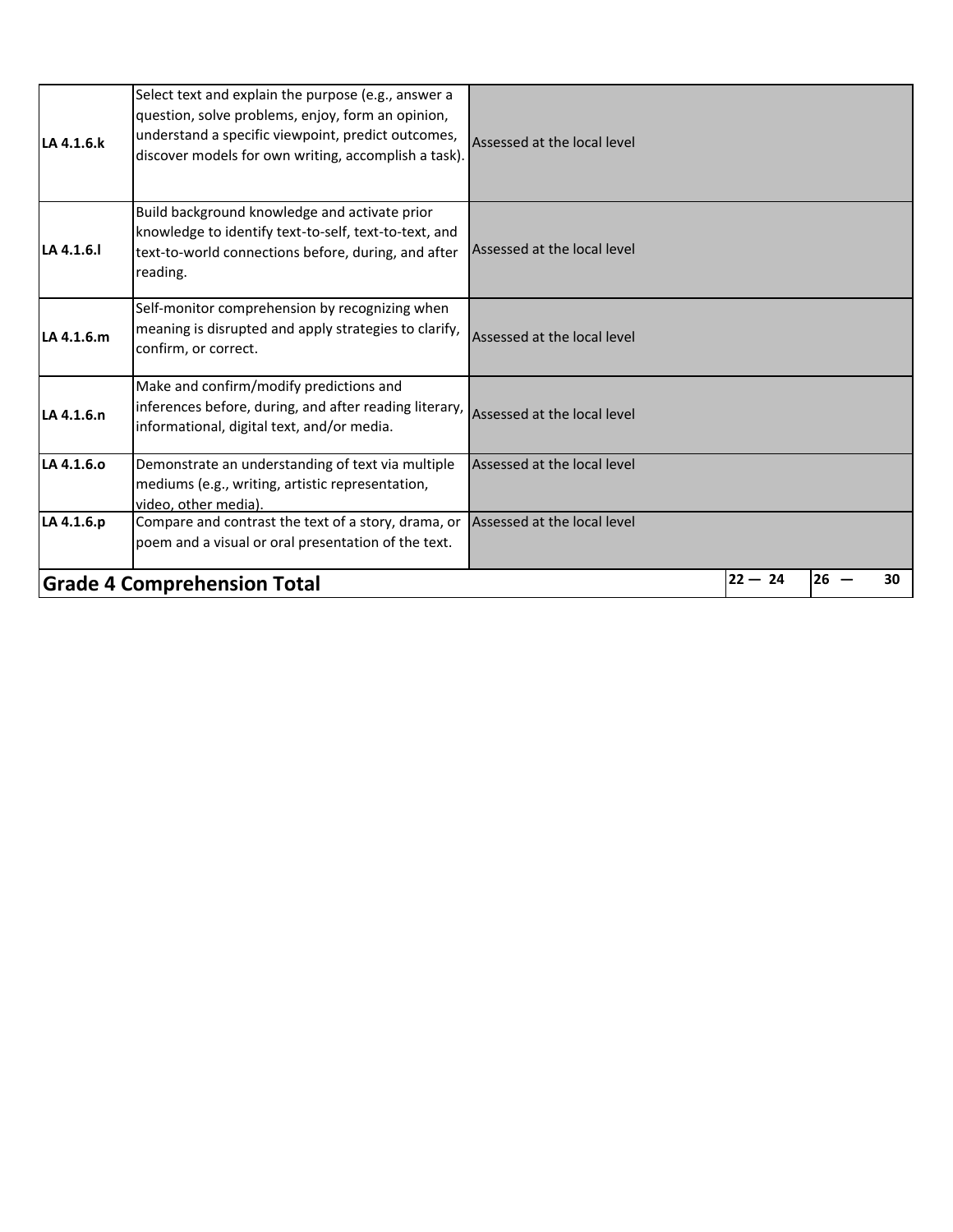| LA 4.2     | Writing: Students will learn and apply writing skills<br>and strategies to communicate.                                                                                                                                                     | <b>Grade 4 Writing Skills</b> |                                    |                    |                     |  |  |
|------------|---------------------------------------------------------------------------------------------------------------------------------------------------------------------------------------------------------------------------------------------|-------------------------------|------------------------------------|--------------------|---------------------|--|--|
| LA 4.2.1   | Writing Process: Students will apply the writing<br>process to plan, draft, revise, edit, and publish<br>writing using correct spelling, grammar,<br>punctuation, and other conventions of standard<br>English appropriate for grade-level. | <b>Eligible Item Types</b>    | <b>DOK Levels</b><br><b>Tested</b> | <b>Total Items</b> | <b>Total Points</b> |  |  |
| LA 4.2.1.a | Use prewriting activities and inquiry tools to<br>generate ideas, organize information, guide writing,<br>and answer questions.                                                                                                             | Assessed at the local level   |                                    |                    |                     |  |  |
| LA 4.2.1.b | Generate a draft that develops a clear topic suited<br>to the purpose and intended audience and<br>organizational pattern, including a clear<br>introduction, body, and conclusion with appropriate<br>transitions.                         | MC ASCR EBSR                  | 2, 3                               | $0 - 1$            |                     |  |  |
| LA 4.2.1.c | Gather and use relevant information and evidence<br>from multiple authoritative print and/or digital<br>sources to support claims or theses.                                                                                                | MC ASCR EBSR                  | 2, 3                               | $1 - 3$            |                     |  |  |
| LA 4.2.1.d | Compose paragraphs with grammatically correct<br>sentences of varying length, complexity, and type.                                                                                                                                         | MC ASCR EBSR                  | 2, 3                               | $0 - 1$            |                     |  |  |
| LA 4.2.1.e | Revise to improve and clarify writing through<br>self-monitoring strategies and feedback from<br>others.                                                                                                                                    | Assessed at the local level   |                                    |                    |                     |  |  |
| LA 4.2.1.f | Provide oral, written, and/or digital descriptive<br>feedback to other writers.                                                                                                                                                             | Assessed at the local level   |                                    |                    |                     |  |  |
| LA 4.2.1.g | Adjust writing processes to persevere in short and<br>long-term writing tasks of increasing length and<br>complexity.                                                                                                                       | Assessed at the local level   |                                    |                    |                     |  |  |
| LA 4.2.1.h | Proofread and edit writing recursively for format<br>and conventions of standard English (e.g., spelling,<br>capitalization, grammar, punctuation, syntax,<br>semantics).                                                                   | Assessed at the local level   |                                    |                    |                     |  |  |
| LA 4.2.1.i | Display academic honesty and integrity by avoiding<br>plagiarism and/or overreliance on any one source<br>and by following a standard format for citation.                                                                                  | MC ASCR EBSR                  | 2, 3                               | $0 - 2$            |                     |  |  |
| LA 4.2.1.j | Publish a legible document in manuscript, cursive,<br>or digital format, and apply formatting techniques<br>(e.g., indenting paragraphs, title).                                                                                            | Assessed at the local level   |                                    |                    |                     |  |  |